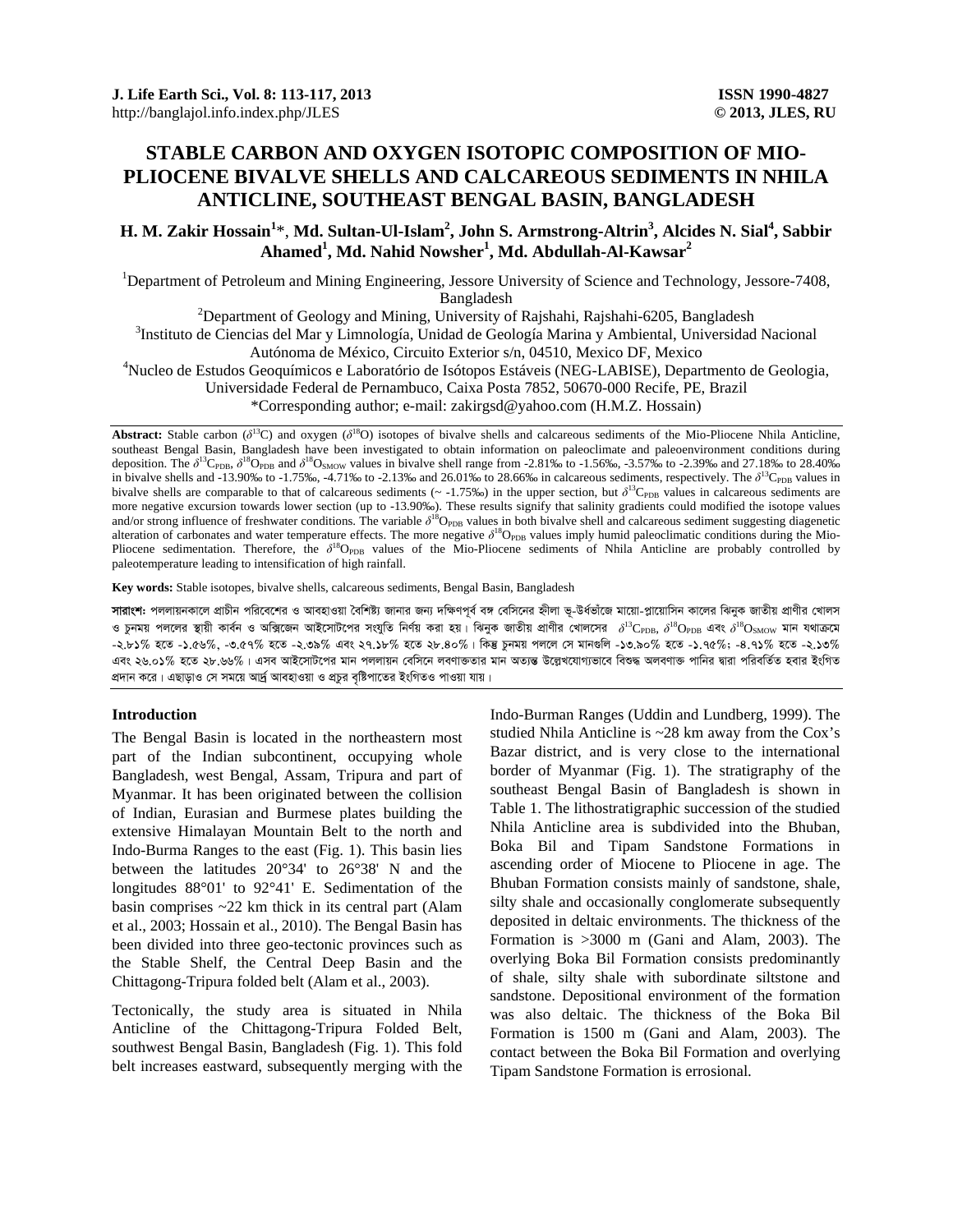

Fig. 1 Location map of the study area showing major tectonic features of Bengal Basin and adjoining areas (modified after Alam et al., 1990; Khan, 1991; Reimann, 1993).

The Tipam Sandstone Formation comprises mainly of sandstone with shale, siltstone and occasionally conglomerate subsequently deposited in braided river environment under fluvial regime (Gani and Alam, 2003; Alam et al., 2003; Roy and Roser, 2011).

Stable carbon and oxygen isotopes are widely used to evaluate the diagenetic environment and depositional processes (Armstrong-Altrin et al., 2011). Carbon isotopic compositions of pedogenic carbonates have been shown to reflect changes in atmospheric  $pCO<sub>2</sub>$  levels over geologic timescale (Cerling, 1991; Robinson et al., 2002). Oxygen isotopic compositions of carbonates are much prone to alteration during diagenesis and/or post-depositional modifications (Hudson, 1977; Viezer, 1983). However, the isotopic composition of soil  $CO<sub>2</sub>$  is largely controlled by the proportion of surface plant biomass using the  $C_3$ (Calvin cycle) or C4 (Hatch-Slack) photosynthetic pathways (Cerling, 1984; Alam et al., 1997).

Stable isotope study is rare in the Bengal Basin of Bangladesh. Therefore, the objective of this study is to evaluate paleoclimate and paleoenvironment proxies using stable carbon ( $\delta^{13}$ C) and oxygen ( $\delta^{18}$ O) isotopes of bivalve shells and calcareous sediments of the Nhila Anticline, southeast Bengal Basin, Bangladesh.

|  |  |  | Table 1 Stratigraphy of southeast Bengal Basin, Bangladesh (after Evans, 1932; Gani and Alam, 2003; Roy and Roser, 2011). |
|--|--|--|---------------------------------------------------------------------------------------------------------------------------|
|  |  |  |                                                                                                                           |

| Age (approx.)    | Group        | Formation              | Lithology        | <b>Depositional</b><br>environment | <b>Thickness</b><br>$\left(\text{approx. m}\right)$ |
|------------------|--------------|------------------------|------------------|------------------------------------|-----------------------------------------------------|
| Recent           | Alluvium     | Alluvium               | Sand, silt, clay |                                    |                                                     |
| Plio-Pleistocene | Dupi Tila    | Dupi Tila              | Sandstone, shale | Meandering                         | 500                                                 |
| Pliocene         | <b>Tipam</b> | Girujan Clay           | Clay, sandstone  | Overbank                           | 200                                                 |
|                  |              | <b>Tipam Sandstone</b> | Sandstone, shale | <b>Braided</b>                     | 900                                                 |
| Miocene          |              | Boka Bil               | Sandstone, shale | Deltaic                            | 1500                                                |
|                  | Surma        | Bhuban                 | Sandstone, shale | Deltaic                            | >3000                                               |

Based not seen

#### **Materials and Methods**

A total of 10 samples (3 bivalve shells and 7 calcareous sediments) were collected from the upper Boka Bil and Tipam Sandstone Formations in Mio-Pliocene Nhila Anticline, southeast Bengal Basin, Bangladesh.

Stable isotope analyses were performed at the Stable Isotope Laboratory (LABISE) of the Federal University of Pernambuco, Brazil. Detailed sample preparation and analytical techniques are illustrated in Armstrong-Altrin et al. (2011), but are also summarized below.  $CO<sub>2</sub>$  was removed from powdered carbonates in a high vacuum line after reaction with  $H_3PO_4$  at 25 °C, and cryogenically cleaned based on the technique explained by Craig (1957). The SMOW (Standard Mean Ocean Water) conversion values to PDB (Peedee Belemnite) standard were carried out using the following equation  $\delta^{18}O_{\text{calcite}}$  (SMOW) = 1.03086  $\delta^{18}O_{\text{calcite}}$  (PDB) + 30.86 (Friedmnan and O' Neil, 1997).

#### **Results and Discussion**

Average stable carbon and oxygen isotope values of Mio-Pliocene bivalve shells and calcareous sediments of the Nhila Anticline are shown in Table 2.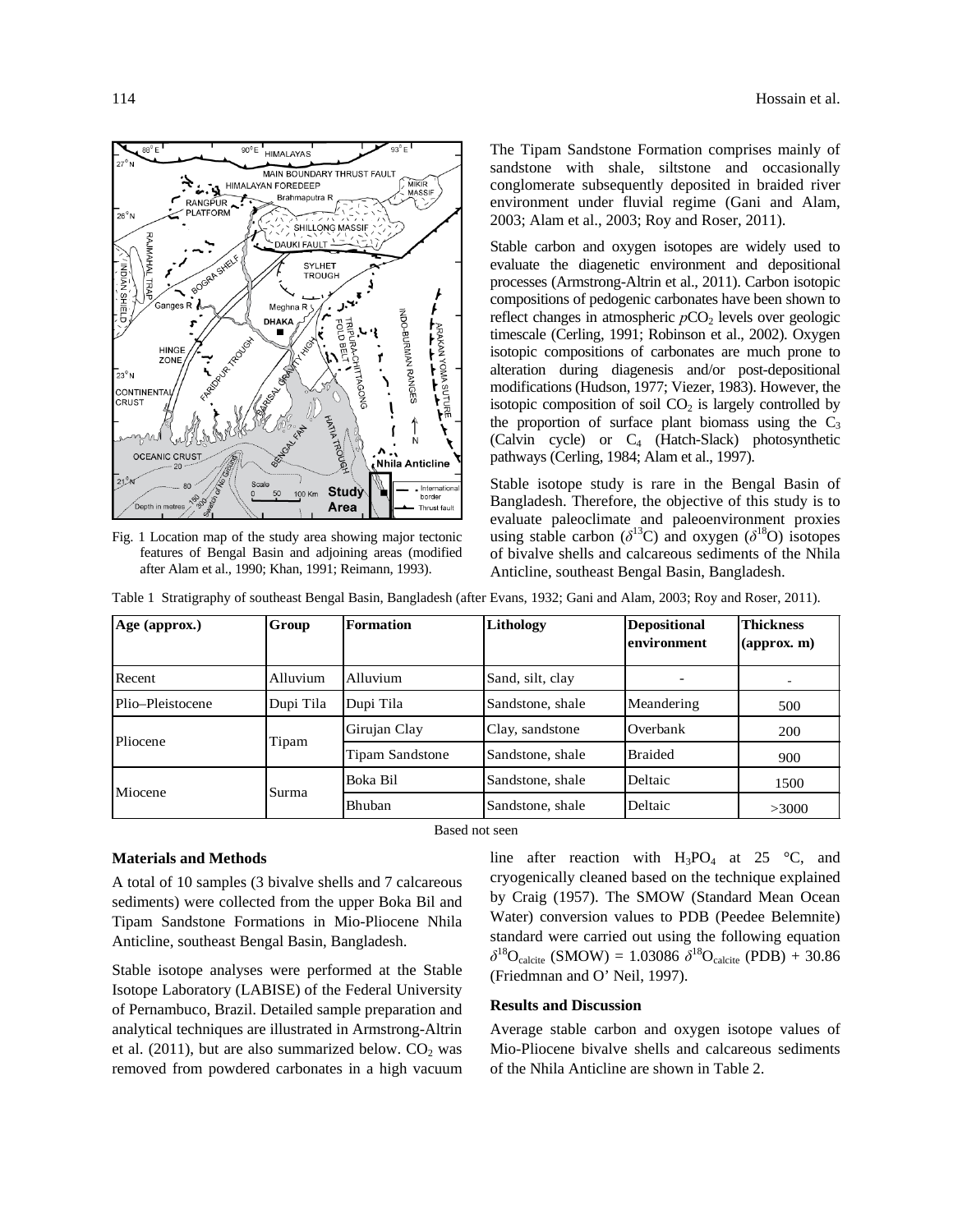The  $\delta^{13}C_{\text{PDB}}$  values for bivalve shell illustrate negative excursion, range from -2.81‰ to -1.56‰ (av. -2.19‰), while  $\delta^{13}C_{PDB}$  values for calcareous sediments show more negative excursion, varies from -13.90‰ to - 1.75‰, (av. -7.56‰) (Table 2). Armstrong-Altrin et al. (2001) reported that  $\delta^{13}C_{\text{PDB}}$  values in the modern carbonates from the Kudankulam Formation, Tamil Nadu have positive excursion, ranging from 0‰ to 4‰. In this study, the negative  $\delta^{13}C_{\text{PDB}}$  values in the samples of Mio-Pliocene Nhila Anticline suggesting that the effects of pedogenic modification of carbonates (Bellanca, et al., 1995; Armstrong-Altrin et al., 2001), and also controlled by meteoric water conditions (Allan and Matthews, 1977, 1982). These wide variations of  $\delta^{13}$ C<sub>PDB</sub> values further indicate that salinity gradients can modify the isotope values or the strong influence of freshwater environmental conditions. The  $\delta^{13}C_{\text{PDR}}$  of carbonate is always show wide range of variation that is more related to plant photosynthetic pathways (Cerling, 1984; Cerling et al., 1989; Alam et al., 1997). However, the elevated algal population and photosynthetic activity in the shallow marginal marine environment can give positive  $\delta^{13}$ C values (Milliman and Muller,

1977; Nelson, 1988; Armstrong-Altrin et al., 2011).

The  $\delta^{18}O_{PDB}$  values for bivalve shells and calcareous sediments range from -3.57‰ to -2.39‰ (av. -3.08‰) and -4.71‰ to -2.13‰ (av. -3.58‰), respectively (Table 2). Similarly,  $\delta^{18}O_{SMOW}$  values in both bivalve shells and calcareous sediments range from 27.18‰ to 28.40‰ (av. 27.69‰) and 26.01‰ to 28.66‰ (av. 27.17‰), respectively (Table 2). The negative  $\delta^{18}O_{\text{PDB}}$ values in the both bivalve shells and calcareous sediments indicate post-depositional modification and/or meteoric water diagenesis (Keith and Weber, 1964; Veizer and Demovic, 1973; Nagarajan et al., 2008; Armstrong-Altrin et al., 2011; Hossain et al., 2012). Dettman et al. (2001) reported that high rainfall and wet seasonal climatic conditions are linked with the most negative  $\delta^{18}O_{PDB}$  values. The high negative  $\delta^{18}$ O<sub>PDB</sub> values imply lower precipitation and temperature effect, whereas low negative values signify humid paleoclimatic condition. As for example, carbonate rocks of Upper Miocene Kudankulam Formation, southern India were deposited in humid paleoclimatic conditions (Armstrong-Altrin et al., 2009). However, the variable  $\delta^{18}$ O<sub>PDB</sub> values in sediments of the Nhila Anticline indicate water temperature effect, and small negative  $\delta^{18}O_{PDB}$  values inferring humid paleoclimatic conditions during the Mio-Pliocene sedimentation in the studied area.

| Sample no     | Sample type         |                          | $\delta^{18}O_{\text{ calcite}}$<br>$\delta^{13}C_{\text{calcite}}$ |        | $\delta^{18}O_{water}$ (SMOW) <sup>2</sup> |                |
|---------------|---------------------|--------------------------|---------------------------------------------------------------------|--------|--------------------------------------------|----------------|
|               |                     | $(% \mathbf{A})$ (‰ PDB) | $(\%$ PDB)                                                          | (SMOW) | $20^{\circ}$ C                             | $25^{\circ}$ C |
| GEO 1         | Calcareous sediment | $-1.75$                  | $-3.81$                                                             | 26.93  | $-2.88$                                    | $-1.81$        |
| GEO 2         | Calcareous sediment | $-6.38$                  | $-4.71$                                                             | 26.01  | $-3.78$                                    | $-2.71$        |
| GEO 4         | Bivalve shell       | $-1.56$                  | $-2.39$                                                             | 28.4   | $-1.46$                                    | $-0.38$        |
| GEO 5         | Bivalve shell       | $-2.81$                  | $-3.57$                                                             | 27.18  | $-2.64$                                    | $-1.57$        |
| GEO 6         | Calcareous sediment | $-6.37$                  | $-3.99$                                                             | 26.75  | $-3.06$                                    | $-1.99$        |
| GEO 8         | Bivalve shell       | $-2.19$                  | $-3.27$                                                             | 27.49  | $-2.34$                                    | $-1.26$        |
| GEO 9         | Calcareous sediment | $-8.81$                  | $-2.76$                                                             | 28.02  | $-1.83$                                    | $-0.75$        |
| <b>GEO 10</b> | Calcareous sediment | $-8.9$                   | $-4.29$                                                             | 26.44  | $-3.36$                                    | $-2.29$        |
| GEO 11        | Calcareous sediment | $-13.9$                  | $-2.13$                                                             | 28.66  | $-1.2$                                     | $-0.12$        |
| <b>GEO 12</b> | Calcareous sediment | $-6.78$                  | $-3.35$                                                             | 27.41  | $-2.42$                                    | $-1.34$        |

Table 2 Stable carbon and oxygen isotopic composition of bivalve shells and calcareous sediments of the Mio-Pliocene Nhila Anticline, southeast Bengal Basin, Bangladesh.

 $^{1} \delta^{18}O_{\text{calcite}}$  (SMOW) = 1.03086  $\delta^{18}O_{\text{calcite}}$  (PDB) + 30.86 (Friedman and O'Neil, 1977).

These values are calculated by assuming a paleotemperature of precipitation of 20  $^{\circ}$ C and 25  $^{\circ}$ C (e.g., Wright, 1987) and using the calcite paleothermometer of Friedman and O'Neil (1977).

The estimated  $\delta^{18}$ O values of pore waters that precipitated in the bivalve shells, ranging from -2.64‰ to -1.46‰ SMOW (av. -2.15‰) at 20 °C and -1.57‰ to  $-0.38\%$  SMOW (av.  $-1.07\%$ ) at 25 °C, respectively (Table 2). Similarly,  $\delta^{18}O$  values in the calcareous sediments ranging from -3.78‰ to -1.20‰ (av. - 2.65‰) at 20 °C and -2.71‰ to -0.12‰ (av. -1.57‰) at 25 °C, respectively (Table 2). Shackleton (1968) and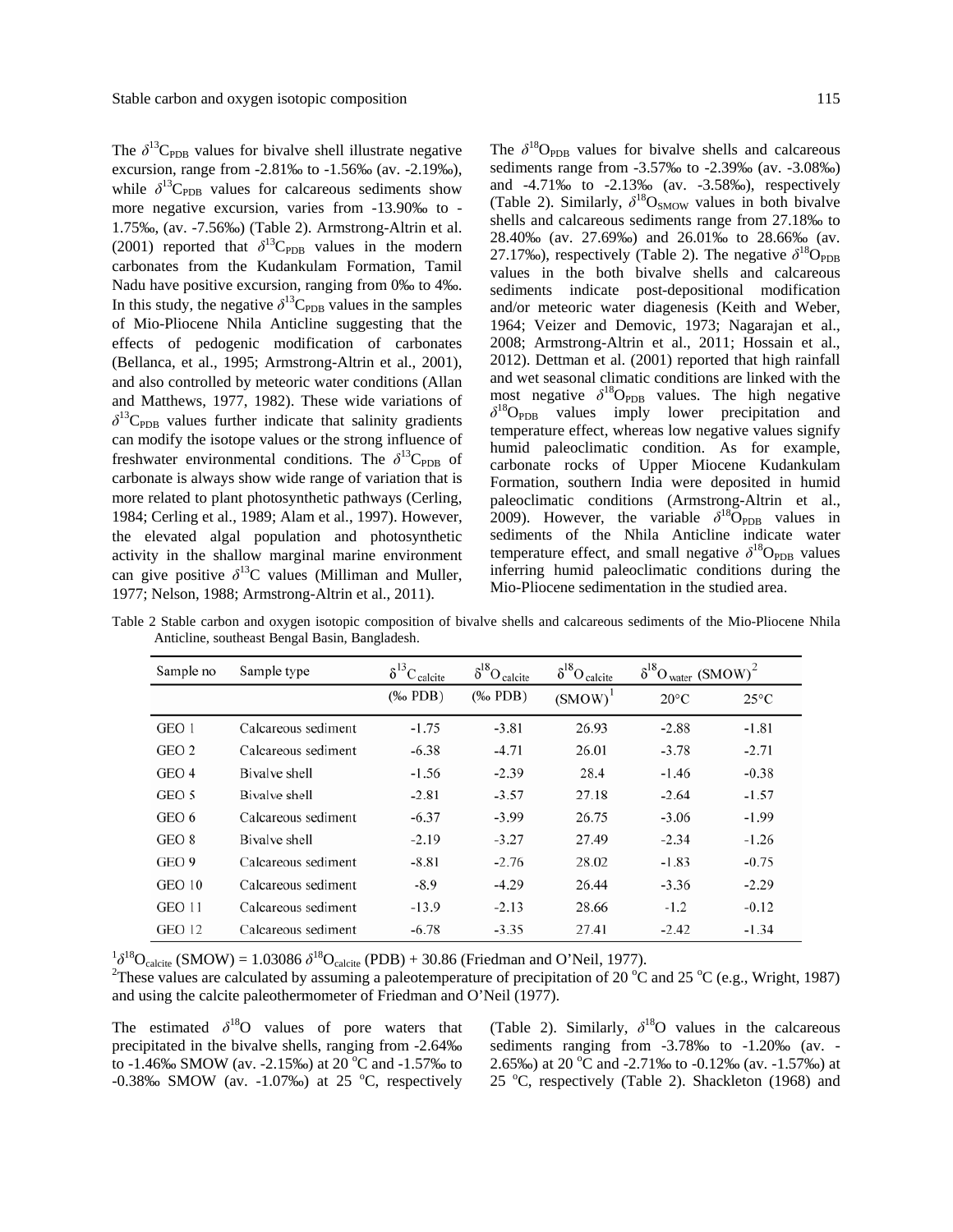Meyers and Lohmann (1985) reported that the seawater composition is inferred to have varied between -0.5‰ and  $+0.5\%$  SMOW. The  $\delta^{18}$ O values of pore waters for the studied samples are all lower than typical seawater value, inferring the influence of meteoric water diagenesis (Armstrong-Altrin et al., 2009).

The variation diagram between  $\delta^{13}C_{\text{PDR}}$  and  $\delta^{18}O_{\text{PDR}}$ (Fig. 2) show poor correlation  $(r = -0.20)$  with parallel or rather negative trend. Marshall (1992) and Buonocunto et al. (2002) reported that strong positive correlation between  $\delta^{13}C_{PDB}$  and  $\delta^{18}O_{PDB}$  imply diagenetic alteration of carbonates. The poor correlation and scatter distribution in both bivalve shells and calcareous sediments in the Nhila Anticline reflects variable degrees of burial diagenesis and/or the potential effects of meteoric waters (Quade et al., 2007).



and calcareous sediments from Mio-Pliocene Nhila Anticline, southeast Bengal Basin, Bangladesh.

#### **Conclusions**

Stable carbon  $(\delta^{13}C)$  and oxygen  $(\delta^{18}O)$  isotope compositions of bivalve shell and calcareous sediment from Mio-Pliocene Nhila Anticline, southeast Bengal Basin were used to evaluate paleoclimate and paleoenvironment conditions. The  $\delta^{13}C_{PDB}$  values (-2.81‰ to -1.56‰) in the bivalve shells show little negative excursion, and the more negative and wide variation of  $\delta^{13}C_{PDB}$  values of calcareous sediment samples (up to -13.90‰) are also most probably influenced by plant root respiration of variable plant community photosynthesis paths during pedogenic processes in sediment. The  $\delta^{18}$ O<sub>PDB</sub> values in the bivalve shell and calcareous sedimentary rock samples range from -2.39‰ to -3.57‰ and -4.71‰ to -2.13‰, respectively. The variable  $\delta^{18}O_{\rm PDR}$  values of the Nhila Anticline indicate diagenetic modification of carbonates, and negative  $\delta^{18}O_{PDB}$  values suggest humid climate during the Mio-Pliocene time. Thus, the  $\delta^{18}$ O<sub>PDB</sub> values in the region are largely controlled by paleotemperature as well as strong rainfall.

**Acknowledgements:** We thanks to the authority of Stable Isotope Laboratory (LABISE) of the Federal University of Pernambuco, Brazil for stable carbon and oxygen isotope analyses. Thanks are also to Prof. Nishit Kumar Paul, Executive Editor and two anonymous reviewers for their helpful comments and suggestions that have substantially improved the paper.

### **References**

- Alam M, Alam MM, Curray JR, Chowdhury MLR and Gani MR. 2003. An overview of the sedimentary geology of the Bengal Basin in relation to the regional tectonic framework and basin-fill history. *Sedimentary Geology* **155:** 179–208.
- Alam MK, Hasan AKM, Khan MR and Whitney JW. 1990. Geological map of Bangladesh. Published by Ministry of Energy and Mineral Resources, Geological Survey of Bangladesh with cooperation of United States Geological Survey.
- Alam MS, Keppens E and Paepe R. 1997. The use of oxygen and carbon isotope composition of pedogenic carbonates from Pleistocene palaeosols in NW Bangladesh, as palaeoclimatic indicators. *Quaternary Science Reviews* **16:** 161–168.
- Allan JR and Matthews RK. 1977. Carbon and oxygen isotopes as diagenetic and stratigraphic tools: data from surface and subsurface of Barbados, West Indies. *Geology* **5:** 16–20.
- Allan JR and Matthews RK. 1982. Isotope signatures associated with early meteoric diagenesis. *Sedimentology* **29:** 797–817.
- Armstrong-Altrin JS, Lee YI, Verma SP and Worden RH. 2009. Carbon, oxygen, and strontium isotope geochemistry of carbonate rocks of the Upper Miocene Kudankulam Formation, Southern India: Implications for paleoenvironment and diagenesis. *Chemie der Erde-Geochemistry* **69:** 45–60.
- Armstrong-Altrin JS, Madhavaraju J, Sial AN, Kasper-Zubillaga JJ, Nagarajan R, Flores-Castro K and Rodriguez JL. 2011. Petrography and stable isotope geochemistry of the Cretaceous El Abra limestones (Actopan), Mexico: Implication on diagenesis. *Journal Geological Society of India* **77:** 349–359.
- Armstrong-Altrin JS, Ramasamy S and Makhnach A. 2001. Stable isotope geochemistry and evidence for meteoric diagenesis in Kudankulam Formation, Tamil Nadu. *Journal Geological Society of India* **57:** 39–48.